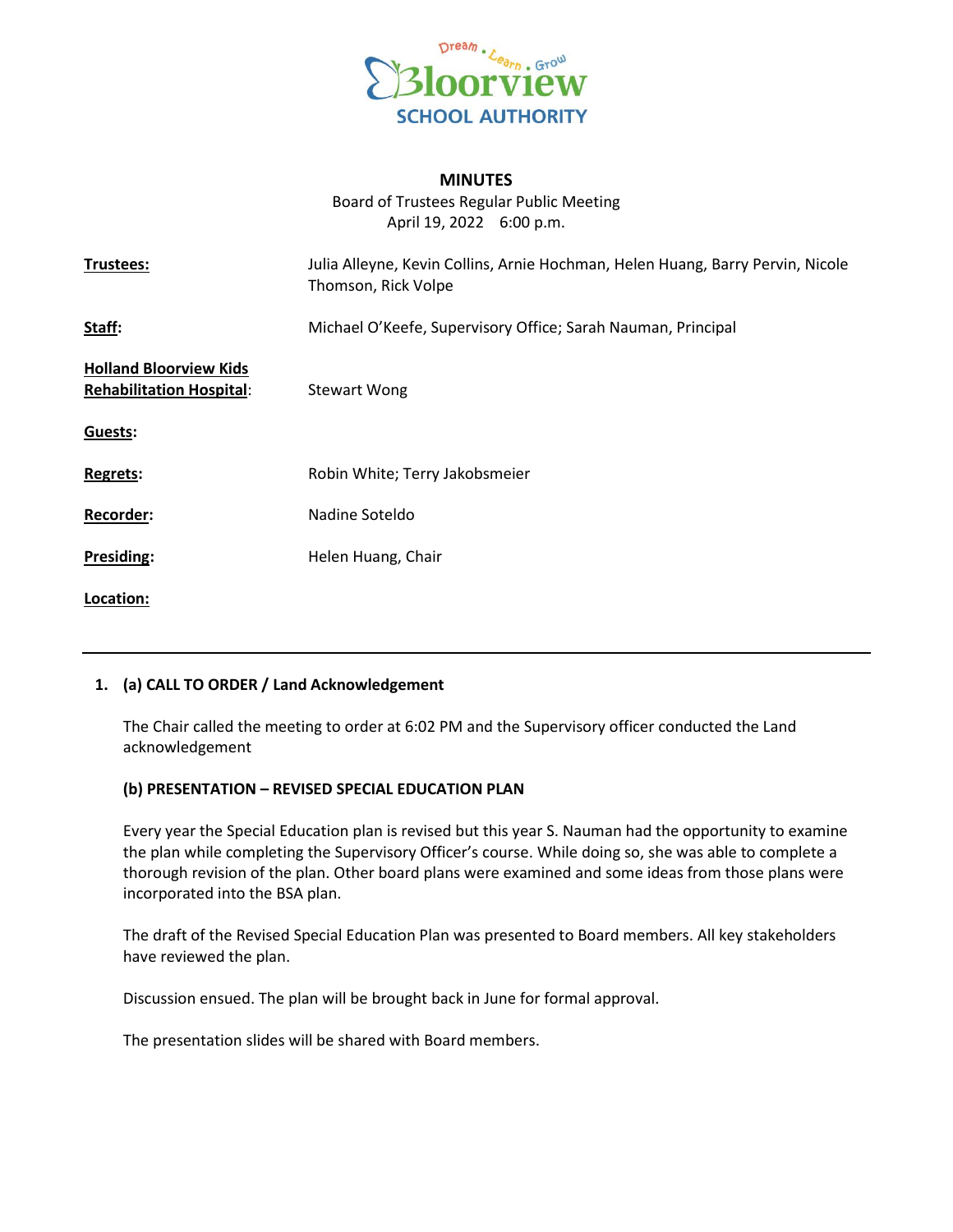# **2. REVIEW AND APPROVAL**

## **2.1 Approval of the Agenda for the Regular Public Meeting of April 19, 2022**

#### **MOTION: Thomson/Hochman**

**THAT** the Agenda for the Regular Public Meeting of April 19, 2022 be approved as presented.

#### **-MOTION CARRIED-**

### **2.2 Approval of the Minutes for the Board of Trustees Regular Public Meeting of February 15, 2022.**

#### **MOTION: Collins/Pervin**

**THAT** the Minutes for the Board of Trustee Regular Public Meeting of February 15, 2022 be approved as amended to include the names of all the partner hospitals in the HBKRH project.

### **-MOTION CARRIED-**

### **3. TRUSTEE DECLARATION OF CONFLICT OF INTEREST – None declared**

### **4. DELEGATIONS - None**

#### **5. UPDATES**

# **5.1 HOLLAND BLOORVIEW (S. Wong)**

S. Wong shared that the hospital is facing staffing shortages of those who deal with Covid exposure and staff members with Covid itself. The hospital has weathered the storm pretty well overall.

The hospital continues having Covid Vaccination clinics. They started every 2 weeks but are now moved to monthly. They are working with the School Principal to communicate to the broader.

Masking mandates may be lifted in the general public but they will be maintained in the hospital. Senior staff are tracking closely to make the decision.

#### **5.2 PRINCIPAL'S REPORT (S. Nauman)**

The hospital numbers for Covid now include the school. We are no longer keeping track separately.

COVID is making staffing difficult once again. We are regularly having over 20% of staff absent, with numerous jobs unfilled daily.

Some of our classes are sent for isolation and we are still going with hospital mandates and protocols but having students needing to isolate has allowed us to keep the school open. At one point, we had three classes isolating which meant that gave us nine staff to reallocate to other places.

The admission process has been finished. We had 41 applicants for 22 places. All 22 people have accepted.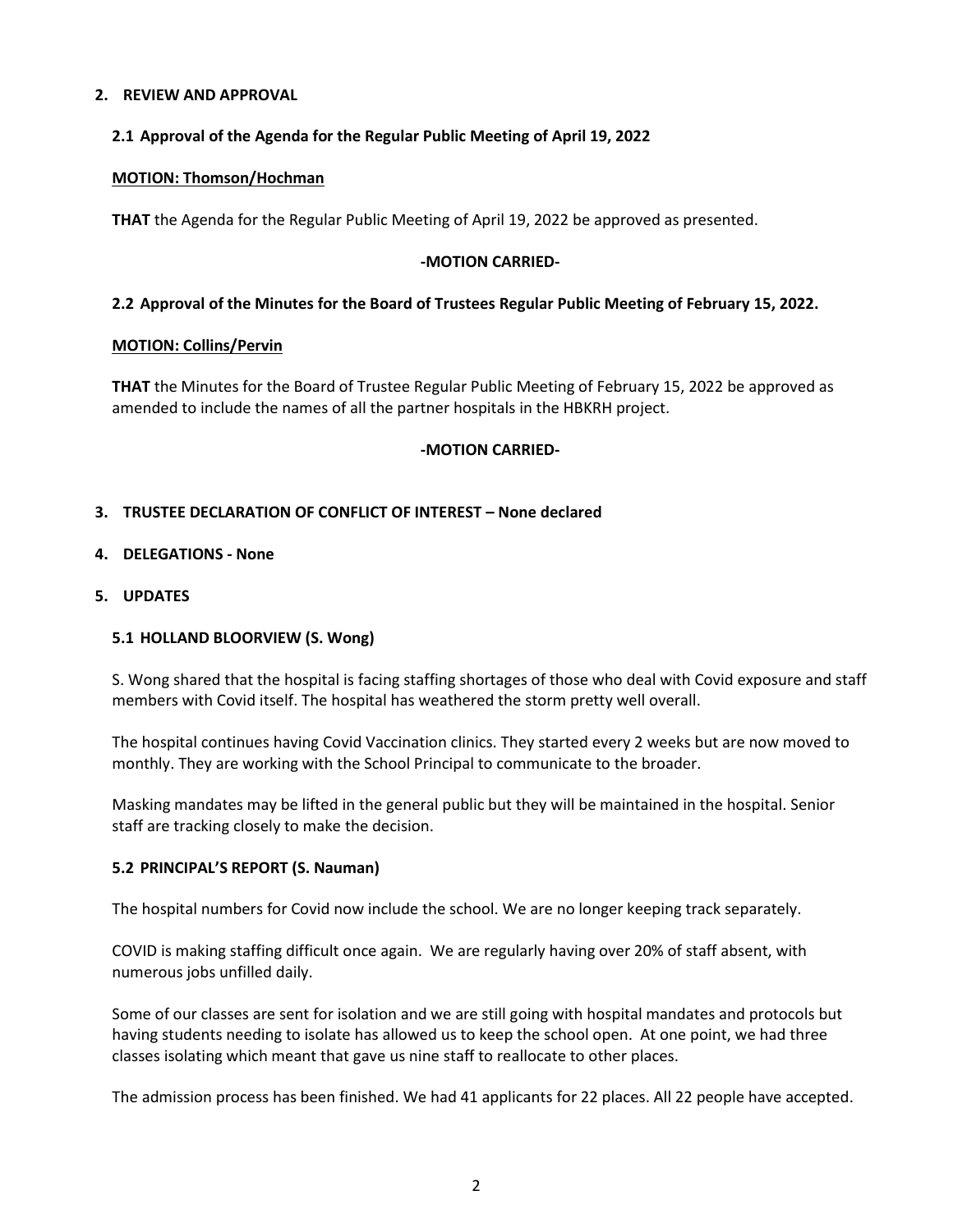In our Leadership and Advocacy program, students decided to create buttons in support of Ukraine. The buttons were designed and made by our students and sold in conjunction with a bake sale. We raised over \$1000 for *UNICEF: Help, Hope and Healing for Ukrainian Children*.

One of our budget priorities this year was to start increasing the representation of the demographics of our kids in our classroom and library literature.

# **5.2 SUPERVISORY OFFICER'S REPORT (M. O'Keefe)**

The Ministry of Education continues their regular teleconferences with Directors of Education (every second Thursday morning). The Minister resumed his calls on Mondays with Chairs and Directors but the call on April 19<sup>th</sup> was his last before the election.

Many school boards are pressing the government to allow mask mandates but the government has refused. Some may defy the government on this issue.

Multiple boards across the province report high absence rates among staff and students. Coupled with a shortage of supply staff, this has resulted in many unfilled positions every day. Every day several schools across the province revert to virtual learning because of staff shortages.

The AGM for Section 68 is virtual this year is to be held on the morning of the Friday May 13. The Chair indicated that she would attend.

# **6. ACTION/INFORMATION ITEMS**

# **6.1 Committee reports/matters**

- **(1) Policy Committee –** No report
- **(2) Governance and Nomination Committee–** No report
- **(3) Finance and Audit Committee – Report deferred from February Meeting**

The committee does not meet again until June 1. K Collins shared that when Finance sends the breakdown of the checks and payments, he asks to be sent a copy of the invoice for review.

Finance continues to send the bank reconciliation statements at the end of the month. This shows the payments that are made without checks (i.e., through direct deposits.)

# **(4) Bursary Committee – Verbal and written report**

The Bursary Committee met on April 18, 2022.

Various topics were discussed generating some ideas to modernize our approach to award funding including two recommendations for the board to consider.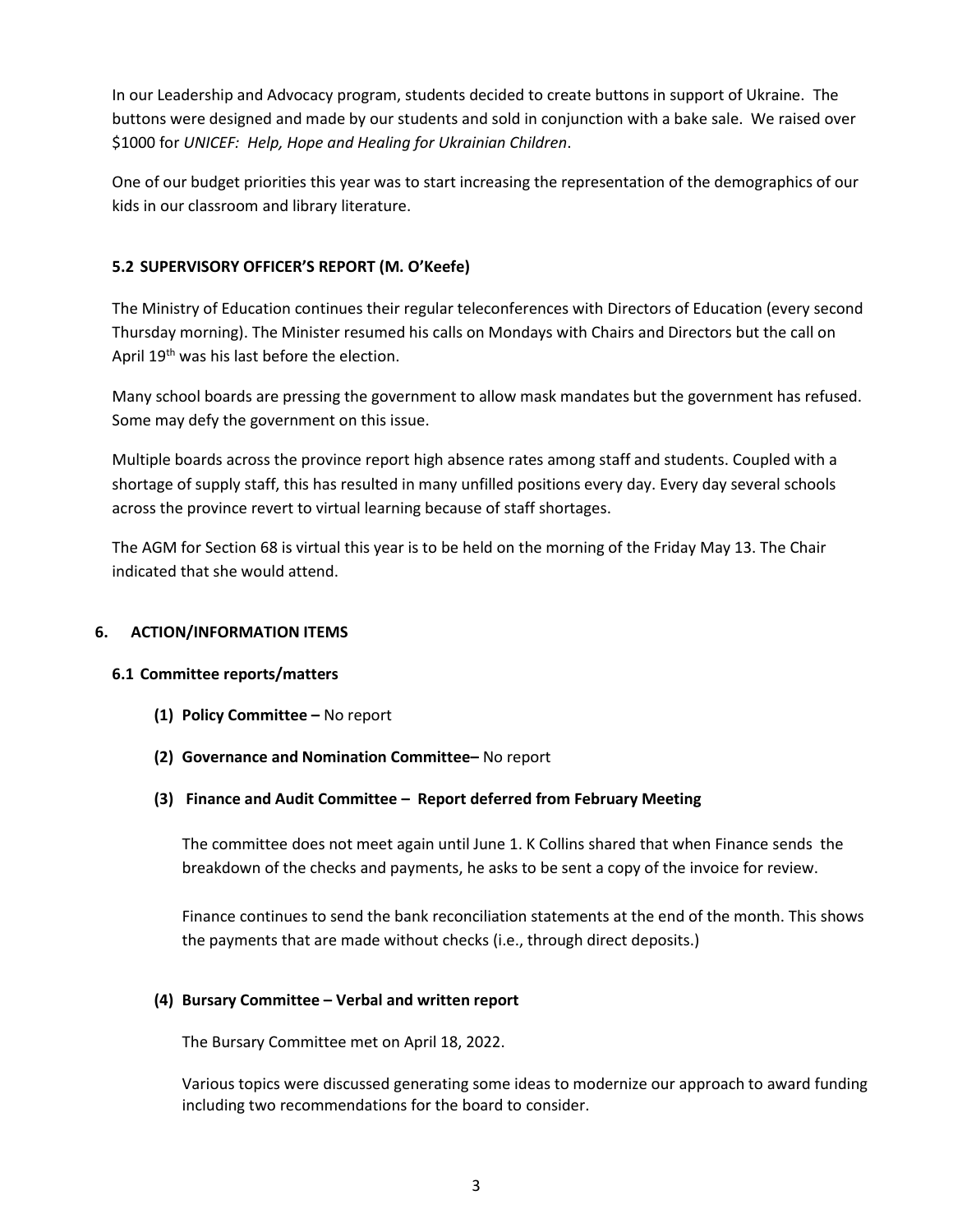The Whipper Billy Watson Scholarship has been depleted of funds. The committee determined that it has run its course and has been successfully completed.

The continuation of a program of support for post-secondary education is very much valued. The committee would like to streamline the process for applicants and concentrate on one application pool with multiple recipients.

The goal of the bursary program is to alleviate needs and eliminating barriers.

The Charitable Foundation of the Holland Bloorview Kids Rehabilitation Hospital has offered to enter a 50/50 cost sharing agreement to a maximum of \$4500.

Two main issues require decisions by the Board.

- 1. The committee looked at the terms of reference and are proposing that the board approve a change to the terms of reference to add some additional members to the committee.
- 2. A recommendation that some additional one- time funding from reserves be approved.

### **MOTION: Thomson/Alleyne**

**THAT** That the Board approve the revision of Section #1 of the Terms of Reference of the Bursary Committee to read as follows:

> *The Bursary Committee shall be comprised of not less than three Trustees, a representative from the Holland Bloorview Kids Rehabilitation Hospital foundation and/or a past award recipient. Quorum shall consist of a majority of the members Committee. The members of the Committee are appointed by the Chair of the Board annually. Any Member may be removed or replaced at any time by the Board.*

#### **-MOTION CARRIED-**

#### **MOTION: Thomson/Volpe**

**THAT** the Board approve the allocation of funds from reserves so as to maximize the Board's contribution for the 2022 year at \$4500.

# **-MOTION CARRIED-**

#### **(5) Research Ethics – Verbal report**

The Committee met and developed series of questions to ask hospital research team. They will be providing answers as soon as possible.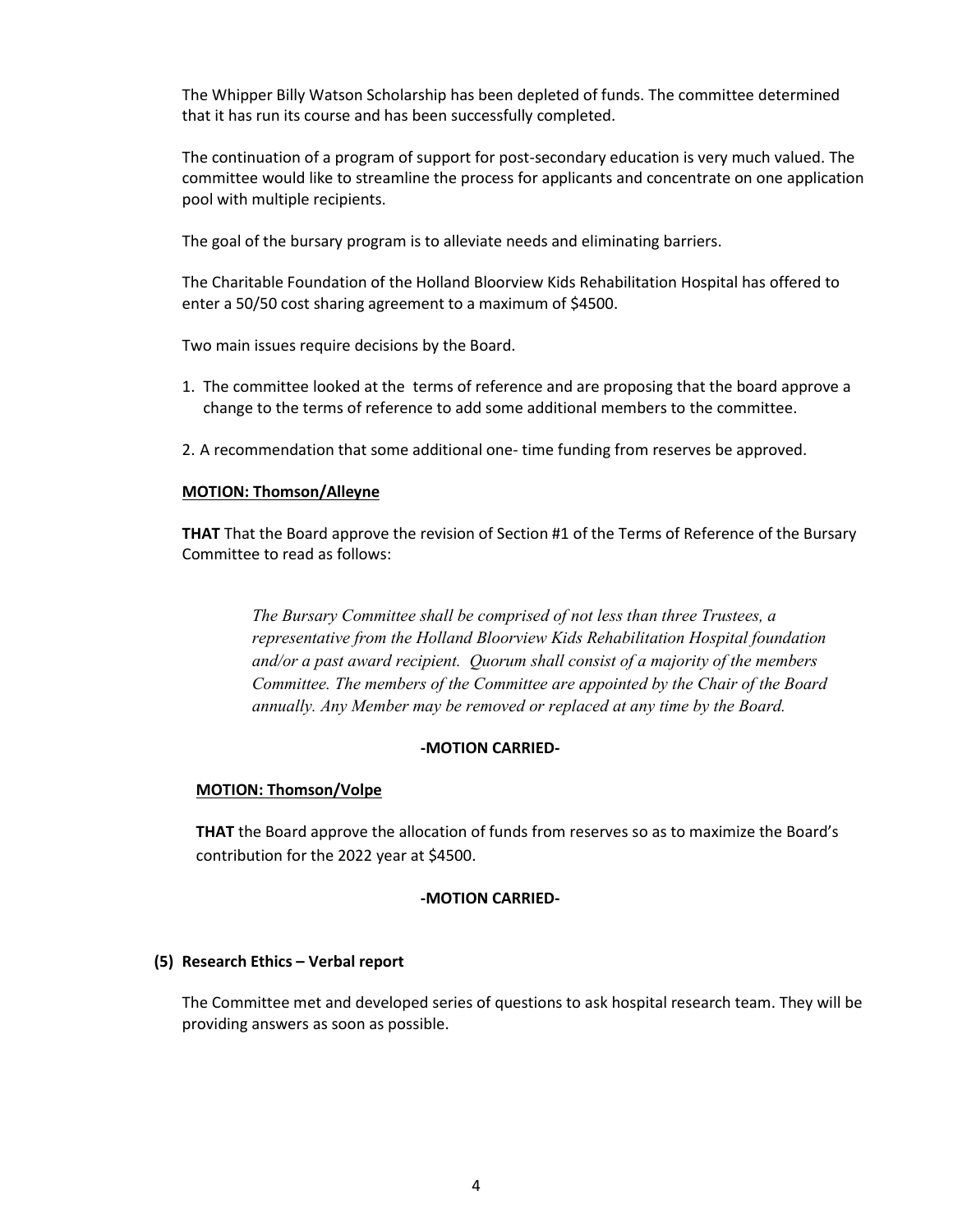#### **6.2 Items for Discussion**

**(1) Special Education Plan –** feedback was provided at the time of the presentation

#### **(2) AODA update – Board report**

The revised plan was shared with members. The purpose of this report is to seek approval from the Board for the updated Multi Year Accessibility Plan in accordance with AODA requirements.

The Multi Year Accessibility Plan (in accordance with the AODA) was approved by the Board in 2012. The Multi Year Plan must be updated periodically. It was confirmed that the new plan is in compliance with the Act

Discussion ensued

#### **Motion: Volpe/Hochman**

That the board approve the updated Multi Year Accessibility plan as presented

- **Motion carried –**

### **(3) Trustee Recruitment – Briefing Note**

The Board has indicated a desire to have the trustee recruitment/selection process completed to the point of submitting a list of candidates to the Minister before the end of June or early July 2022.

Julia Alleyne is the only member who will not be returning. All other members have expressed their intention to re-apply.

The existing trustees have completed the skills matrix and the results have been tallied.

Members discussed the recruitment need at the board. It is now necessary to post the call for candidates in as many places as possible.

Discussing ensued

#### **(4) Strategic Planning – Briefing Note**

The Board has indicated a desire to commence the process of developing a Strategic Plan to serve for the next several years.

There are two key phases in the strategic planning process. First, consultation with the community of stakeholders and then, the consideration of all the input in the development of a plan.

The Chair stated that recruitment and strategic planning will be the main priority for the next few months.